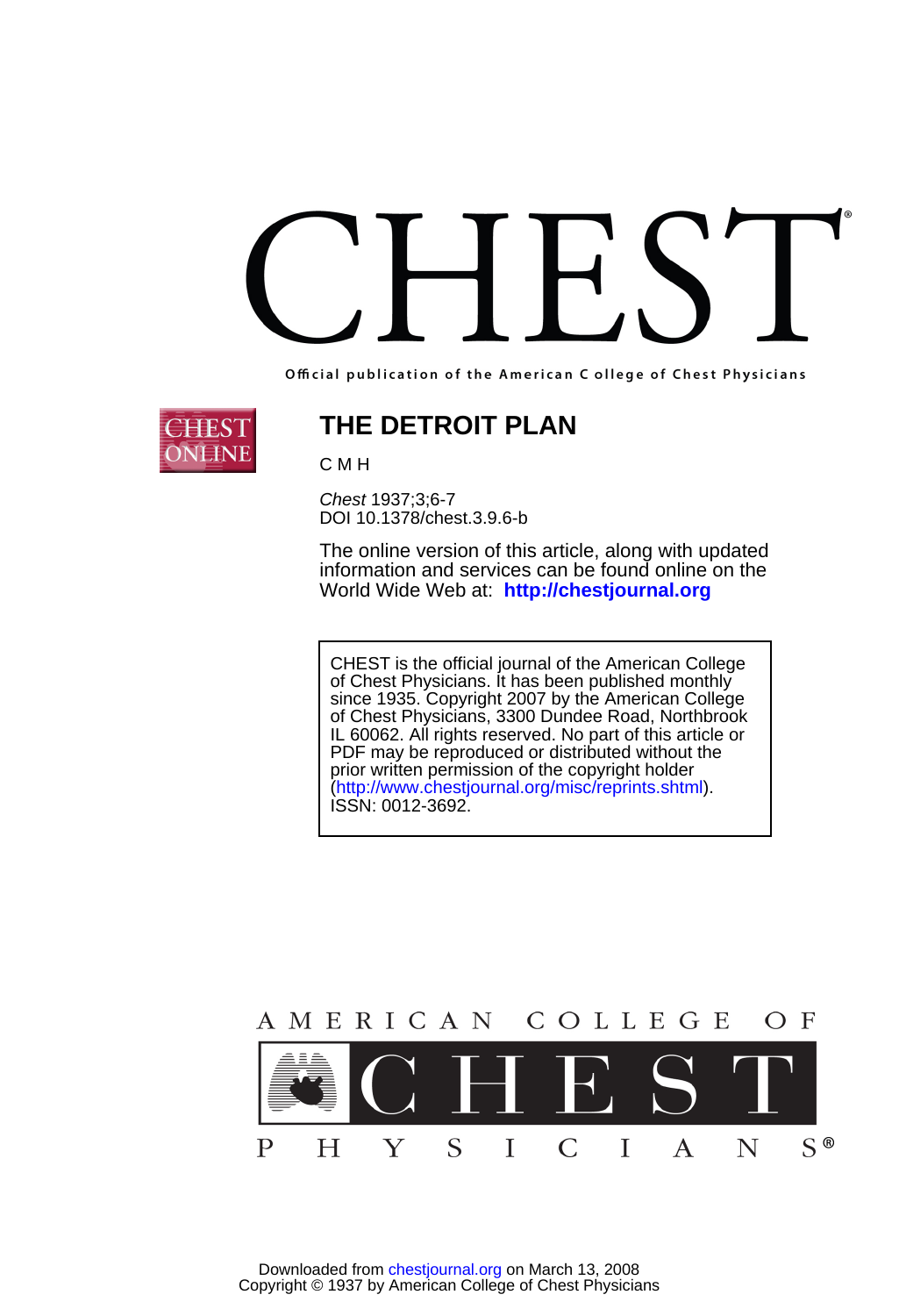treating Tuberculosis where the percentage of patients leaving "against advice" is too high.  $\qquad \qquad \textbf{F. W. B.}$ 

SULPHANILAMIDE The clinical and laboratory investigation of Sulphanilamide is going on at a furious pace throughout the World.

Two Facts Stand Out:

1. It is indicated by investigations thus far that the chemical has tremendous therapeutic effect in Pneumococcus Pneu monia, irrespective of Type, and in some streptococcic and other infections.

2. It is indicated that the drug must be used with caution; the most apparent danger being the variation in individual tolerance. Therefore, the patient must be closely supervised by the physician, and blood and other changes constantlylooked for.

It is earnestly recommended by the writer that every practicing physician who has not already done so, familiarize himself with the observations already made and carefully and critically watch developments.

An article on this subject by Dr. Harold R. Bohlman, of Baltimore, Md., appears in this issue on page  $24.$  F. W.B.

MEMBERSHIP IN THE CHARTER Mem-AMERICAN COLLEGE bership in The OF CHEST PHYSICIANS American Co1-

lege of Chest

Physicians has now been closed in fourteen states and the District of Columbia, with the exception of certain chest specialists of importance in National, State, County, and Municipal State Sanatoriums who did not have an opportunity to join The American College of Chest Physicians until the change in the Bylaws of June 7th, 1937.

As the quota of Charter Memberships for the remaining states is reached, it is proposed to close them likewise. Membership thereafter will be dependent upon examination conducted by the Board of Regents. The entrance fee will then be  $$50.00$  payable prior to examination. A proper refund will be made to those applicants failing to be passed by the Board of Regents.

The Board of Regents as they now stand are as follows: Ralph C. Matron, M.D., Portland, Oregon, Vice-Chairman; 11. Frank Carman, M.D., Dallas, Texas; McLeod M. George, M.D., Denver, Colorado; Benjamin Goldberg, M.D., Chicago Illinois;Edward W. Hayes, M.D., Moj. rovia, California; John N. Hayes, M.I). Saranac Lake, N. Y.; Champneys B. Holmes, M.D., Atlanta, Georgia; Ja Arthur Myers, M.D., Minneapolis, Minn Edward J. O'Brien, M.D., Detroit, Michi gan; Victor S. Randolph, M.D., Phoenix Arizona.

> Frank Walton Burge, m.d., Chairman, Philadelphia, Pa.

**THE** RECENTLY, we have been<br>**DETROIT PLAN** hearing much about the hearing much about the DETROIT PLAN  $f_{0i}$ 

the eradication of tuberculosis. What is the DETROIT PLAN?

The DETROIT PLAN is a well rounded out tuberculosis program which will eventually bring every inhabitant of Detroit into a physician's office for <sup>a</sup> Mantoux or Von Pirquet skin test. If the re action to the test is  $Positive$ , then the patient is automatically referred to <sup>a</sup> competent Radiologist for an x-ray picture, The plates are read by experienced Roentgenologists, and when in doubt, physicians from local sanatoria are called in for consultation.

Patients who are able to pay the physician's fee for the skin test and the xiay, are expected to do so. Those patients who are not able to pay the physician's fee, can also have the services of a private physician, and the City of Detroit will pay the doctor \$1.00 for the skin test,and if an x-ray picture is indicated, the City of Detroit will pay the Roentgenologist \$3.00 for the x-ray plate. For this purpose, the City of Detroit has set aside <sup>a</sup> fund of \$1,000,000 to be spent within the next five years.

The City of Detroit is making use of every available bed in its fight against tuberculosis. More than a thousand beds in private sanatoria have been contracted for by the city for the care of tuberculous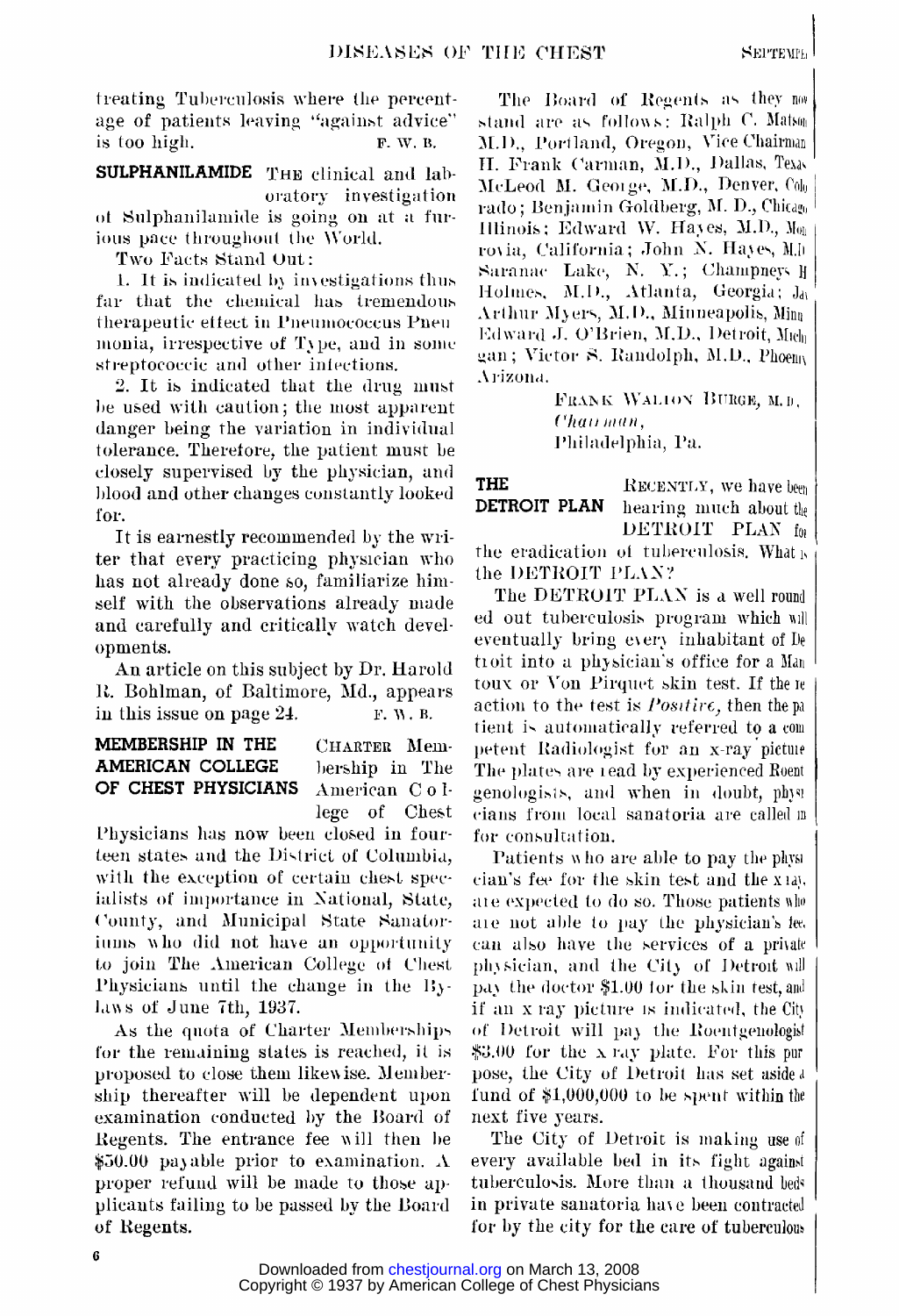reason to believe that it would be higher in many other communities : however,

using the Detroit statistics as a basis: there are 120.000 people walking the streets with active tuberculosis and they are unaware of the fact that they have an active communicable disease. Who is safe from infection? What is to be done about it? Note what Detroit is doing!

Dr. Bruce Douglas, Tuberculosis Controller at Detroit, has released the following figures: Up to July 1st, there were 11,434 skin tests madein Detroit of which 10,010 were Positive. Of the 10,010 Posithe Reactors, 7,403 had been x-rayed, and <sup>313</sup> Clinical Cases of tuberculosis were found. This report shows that they are finding approximately one active case of tuberculosis for every one hundred cases tested. Should this ratio hold true all over the United States, and we have every

patients, who cannot be accommodated in the City, County, or State Sanatoria. Legislation has been enacted to hospitalize by compulsion,if necessary, those tuberculous individuals, who may be a menace to the community wherein they reside. This is especially applicable, when there are small children in the family. Physicians are trained for their work, and they are compensated by the City of Detroit for their services. Visiting nurses, especially trained in tuberculosis work follow up every known case and contact. TheCity of Detroit through its Health Department, the Wayne County Medical Society, and the Detroit Tuberculosis Sanatorium Association are united in this fight to eradicate tuberculosis.

They are not content with merely repeating. "Public Health is purchasable." They have set out to purchase it. If they ean conquer tuberculosis,and from all indications, it looks very much that they are on the right track; then, the money expended will be a drop in the bucket compared to what is spent annually for sanatorium care. And, how about the saving of human lives? And, how about the saving of human suffering, and all of the economic ills that go hand in hand with tuberculosis?

The American College of Chest Phys

icians in annual Session at Atlantic City, passed a resolution endorsing the DE-TROIT PLAN.

Dr. Henry F. Vaughan, Dr. Bruce 11. Douglas,Dr.Edward J. O'Brien,Paul de Kruif, A. M. Smith, the Detroit News, and Radio Station W.W.J.; we salute you, and we say: "This is not Detroit's fight alone; it is the fight of every City and of every Township in the United States." As long as tuberculous patients with positive sputum travel from one City to another, no one is safe from infection. The DE-TROIT PLAN is pointing the way. Let us follow !

### EDITOR'S NOTE

The above editorial has been released for publication by Murray Kornfeld, President of the Associated Editors of Tuberculosis Publications, and the Managing Editor of Diseases of the Chest.

It will appear in approximately forty (40) sanatorium publications in the United States and Canada. The combined circulation of these publications is more than 60,000.

The Associated Editors of Tuberculosis Publications have undertaken to publish a syndicated article each month oncurrent news in the tuberculosis field, and this article by Murrav Kornfeld is the first in  $\alpha$  series re-

leased by their Committee on Policy and Publicity. The editors of DISFASES OF THE CHEST extend their congratulations to the members of the association upon their splendid undertaking, and for the useful work that the individual editors have been doing over a period of years. The various "San-Mags" are a splendid adjunct to our fight for the eradication of tuberculosis, and they occupy a necessary place in our sanatorium life.

We are pleased to note that articles in these sanatorium publications are being reprinted from DISEASES OF THE CHEST. We are at all times ready to lend our assistance to worthy sanatorium publications, and are therefore pleased to publish the above editorial.

C.M.H.

**SOUTHERN** ONE of the outstanding<br>**TUBERCULOSIS** meetings of the year, is **TUBERCULOSIS** meetings of the year, is<br>**CONFERENCE** the Southern Tubercuthe Southern Tuberculosis Conference. This

year, Richmond, Virginia is the host City; and the program committee has prepared an interesting program for the meeting. For a list of the speakers and other particulars about the meeting, please turn to page 22. **c.M.H.** 

### **DISEASES OF** FOR a practical journal<br>**THE CHEST** on Chest diseases we reon Chest diseases we recommend "Diseases of the

 $Check$ ." Reading time of papers published is from 5 to 15 minutes. Take advantage of subscription offer on page 32. c.M. h.